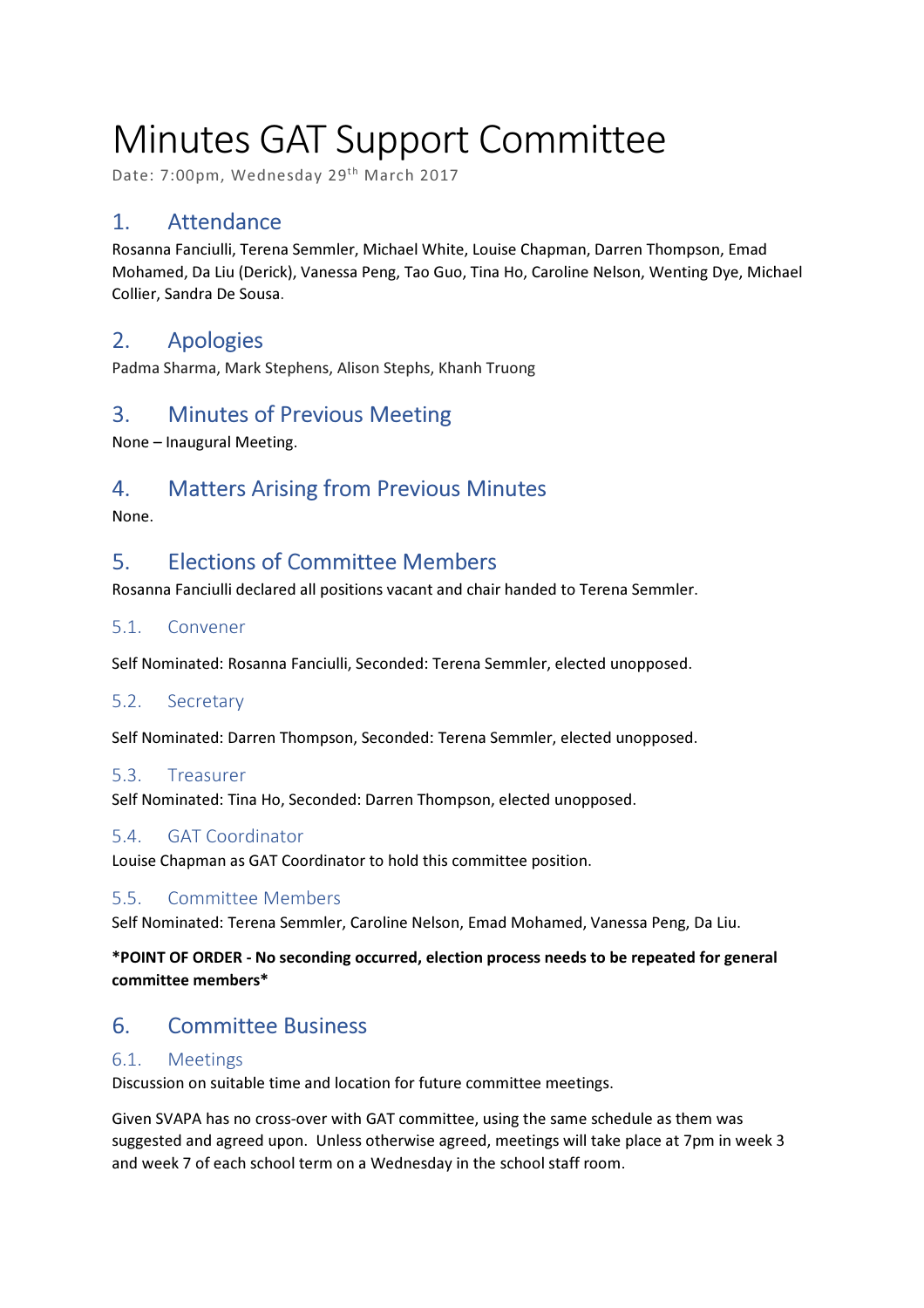Next meeting was suggested as a social gathering rather than a formal committee meeting. Wednesday 10<sup>th</sup> May selected as possible date. Subsequent meetings will follow the pattern of 7pm Wednesday, weeks 3 and 7 of term.

#### Motion: Caroline Nelson, Seconded: Louise Chapman. Motion Carried.

Michael White to investigate availability of school and Canteen.

Call to members for ideas. Follow up via email.

#### 6.2. Committee Roles

Rosanna Fanciulli outlined possible roles of committee members – what do we do? These included:

Languages Liaison: To help maintain synergy between LSC and GAT

Fundraising: Generate fundraising ideas

Social: Manage social events

Community Links: establishment/maintenance of links with external organisations in the community

Academic Development: projects/programs

Darren Thompson nominated Terena Semmler as Language Liaison, Seconded by Michael White. Elected unopposed.

As opportunities arise and committee matures, other roles may be delegated to members.

## 7. Reports

Louise and Michael announced that they would be doing a joint report

#### 7.1. Associate Principal

Michael White explained the GAT selection process and funding. The Government funds our GAT students for languages only, and part of that funding involves them being in dedicated language classes. The school runs their own English, HASS, Math and Science programs. Michael asked that we also support non-GAT children in the area of MESH.

Discussion ensued. It was noted that the committee was formed with the input and support of Principal Butcher, Acting Principal Camilleri, Head of Languages, Co-ordinator for GAT and parents and was subsequently endorsed by the P&C to support the discrete group of students tested by the State government and found to be Gifted and Talented. It was noted that Acting Principal Camilleri requested that we do not refer to this committee with the words MESH or Academic Extension.

The committee's terms of reference reflect this. (See Appendix Item 1)

Question was raised – who does this committee support?

Agenda item for next committee meeting to clarify and, if necessary, define scope and definitions.

### 7.2. Gifted and Talented Education Coordinator

Louise Chapman tabled documents listing ideas collected from year 7 – 9 GAT Science, English, and Math teachers and the process involved in the school considering ideas generated by the committee. Additional documents outlining curriculum and the process for expenditure of funds were also tabled for committee members.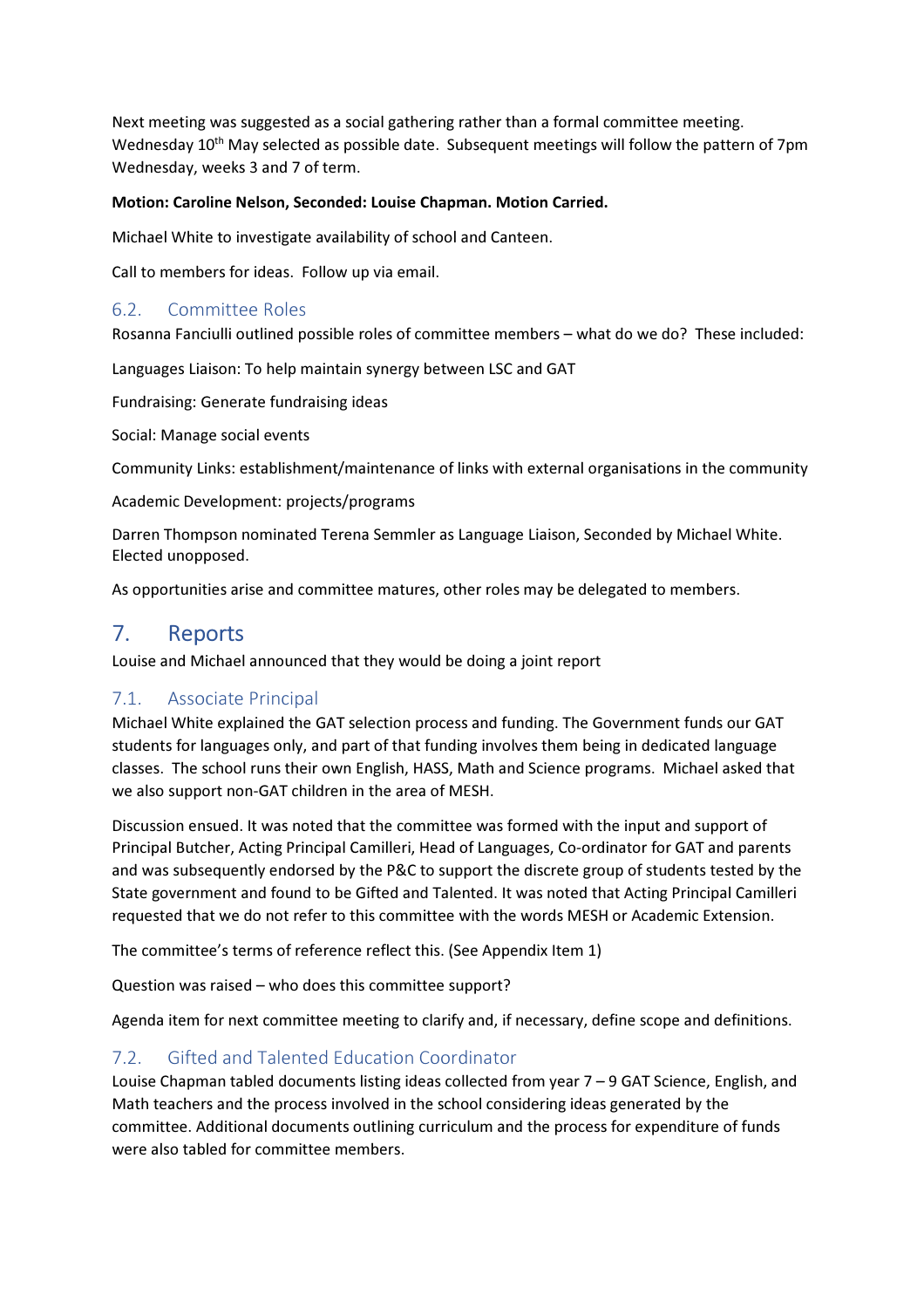## 8. Next Meeting

Next committee meeting to be held: 7:00pm, Wednesday  $7<sup>th</sup>$  June 2017

## 9. Meeting Closed: 8:46pm

## 10. Appendices

## APPENDIX ITEM 1 – Terms of Reference

Terms of Reference for the Standing Committee for Gifted and Talented Support

- 1.0 Name:
	- 1.1. The Committee shall be called the Mount Lawley Senior High School Parents and Citizens' Association Inc. Gifted and Talented Committee.
- 2.0 Composition:
	- 2.1.(a). Not more than twenty members one of whom shall be a member of the P&C Executive Committee.
	- 2.1.(b). The President of the P&C shall be ex officio a member.
	- 2.2. The members shall be elected by and from parents of students in the Gifted and Talented program.
	- 2.3. The positions shall/may include Convenor, Gifted and Talented Treasurer and Secretary.
	- 2.4. The Staff Co-ordinator of Gifted and Talented shall be a member.
- 3.0 Purpose: To identity opportunities, establish community links and provide advice, support and funding for academic pursuits for MLSHS students and teachers in the Gifted & Talented Program.
- 4.0 Duties of Convenor:
	- 4.1. The Convenor when present, shall preside at all meetings of the Committee. In the event of the convenor being absent the meeting shall elect a chairperson for the occasion.
	- 4.2. The Convenor shall ensure that a written report of the activities of the committee is presented to all general meetings of the P&C Association (or executive committee) and at such times as directed by the general meeting of the P&C Association. This report shall also include any recommendations requiring the attention of the P&C.
- 5.0 Duties of the Secretary:
	- 5.1. The Secretary shall have custody of the documents of the Committee and shall keep full and correct records of its meetings. These documents shall be made available to the P&C Association on request.
- 6.0 Duties of the Treasurer:
	- 6.1. The Treasurer shall prepare a written financial report consisting of a statement of receipts and expenditure, up to date bank reconciliation statement and a copy of relevant bank statements. This report is to be presented to all general meetings of the P&C Association (or executive